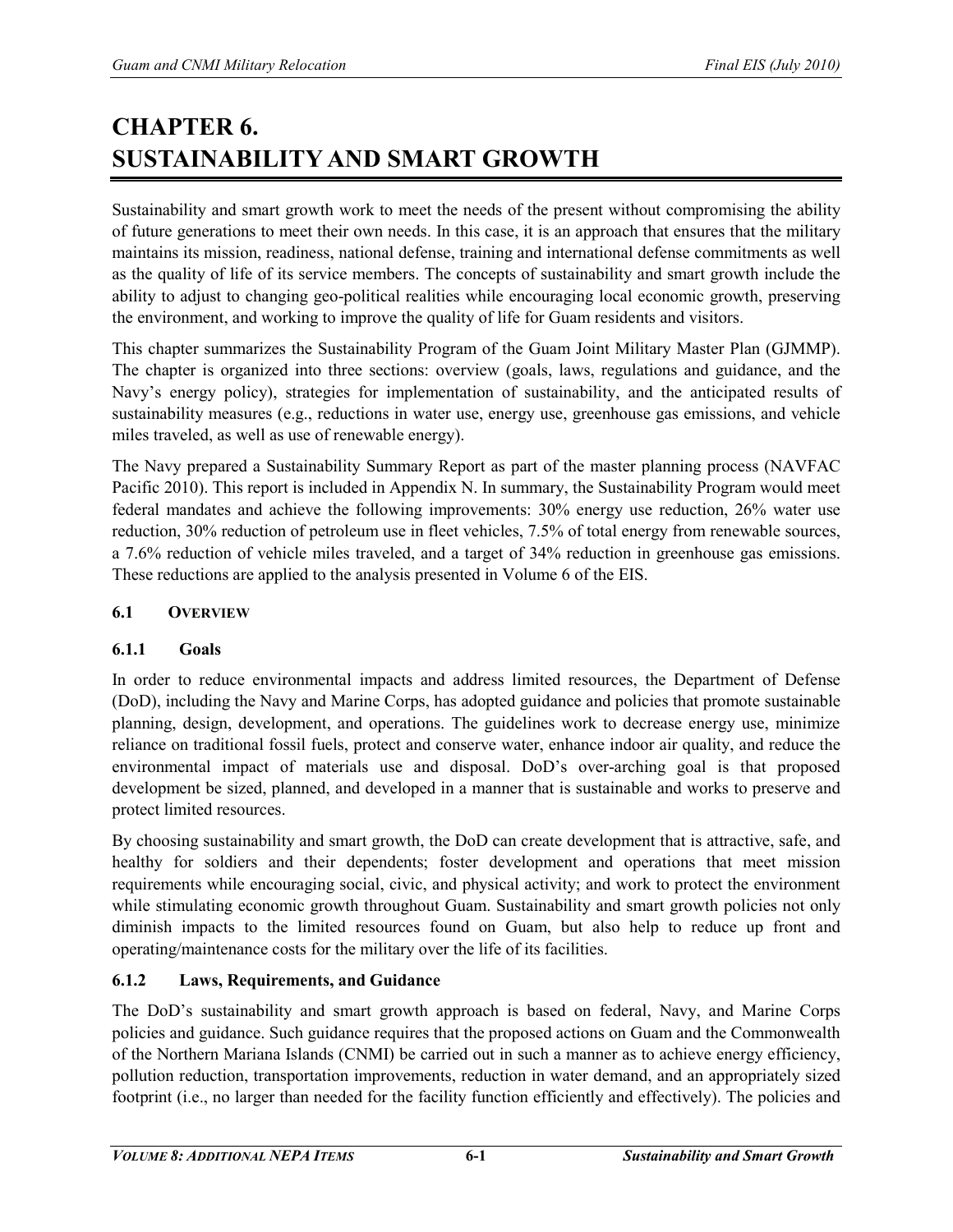guidance also require that new development be designed to meet U.S. Green Building Council's (USGBC's) Leadership in Energy and Environmental Design (LEED) New Construction (NC) Silver certification. The greenhouse gas (GHG) emission target is an important DoD target used to guide the development of an integrated Sustainability Program for Guam. In accordance with Executive Order (EO) 13514, in January 2010, the DoD established an agency-wide goal for GHG reduction of 34%.

The Sustainability Program's core principles reflect the DoD's understanding of and commitment to the global benefits of building a highly energy efficient and environmentally sustainable base. The following federal mandates and regulations, DoD and the Navy targets are the foundation of this Sustainability Program:

- The Energy Independence and Security Act of 2007
- The Energy Policy Act of 2005
- EO 13514, "Federal Leadership in Environmental, Energy, and Economic Performance"
- EO 13423, "Strengthening Federal Environmental, Energy, and Transportation Management
- The Federal Leadership in High Performance and Sustainable Building Memorandum of Understanding (MOU) 2006
- Greenhouse Gas Targets Announcement for DoD, January 29, 2010
- Energy Awareness Message from Secretary of the Navy Ray Mabus, October 30, 2009
- Energy Independence and Security Act of 2007
- National Defense Authorization Act 2007

Navy, Marine Corps, and Joint Region Marianas policies and guidance consist of:

- Engineering & Construction Bulletin 2008-01 Energy Policy Act of 2005 Implementation and USGBC LEED certification
- Unified Facilities Criteria (UFC) 1-900-01 Selection of Methods for the Reduction, Reuse, and Recycling of Demolition Waste
- UFC 3-210-10 Low Impact Development (LID)
- UFC 4-030-01 Sustainable Development
- Naval Base Guam Instruction 4100.1 Energy Management Program
- Naval Base Guam Instruction 11330.1 Water Conservation Program
- Office of the Chief of Naval Operations Instruction (OPNAVINST) 5090.1B, Chapter 14, Solid Waste Management and Resource Recovery Ashore.

Table 6.1-1 also provides a more detailed summary of relevant federal policies and guidance.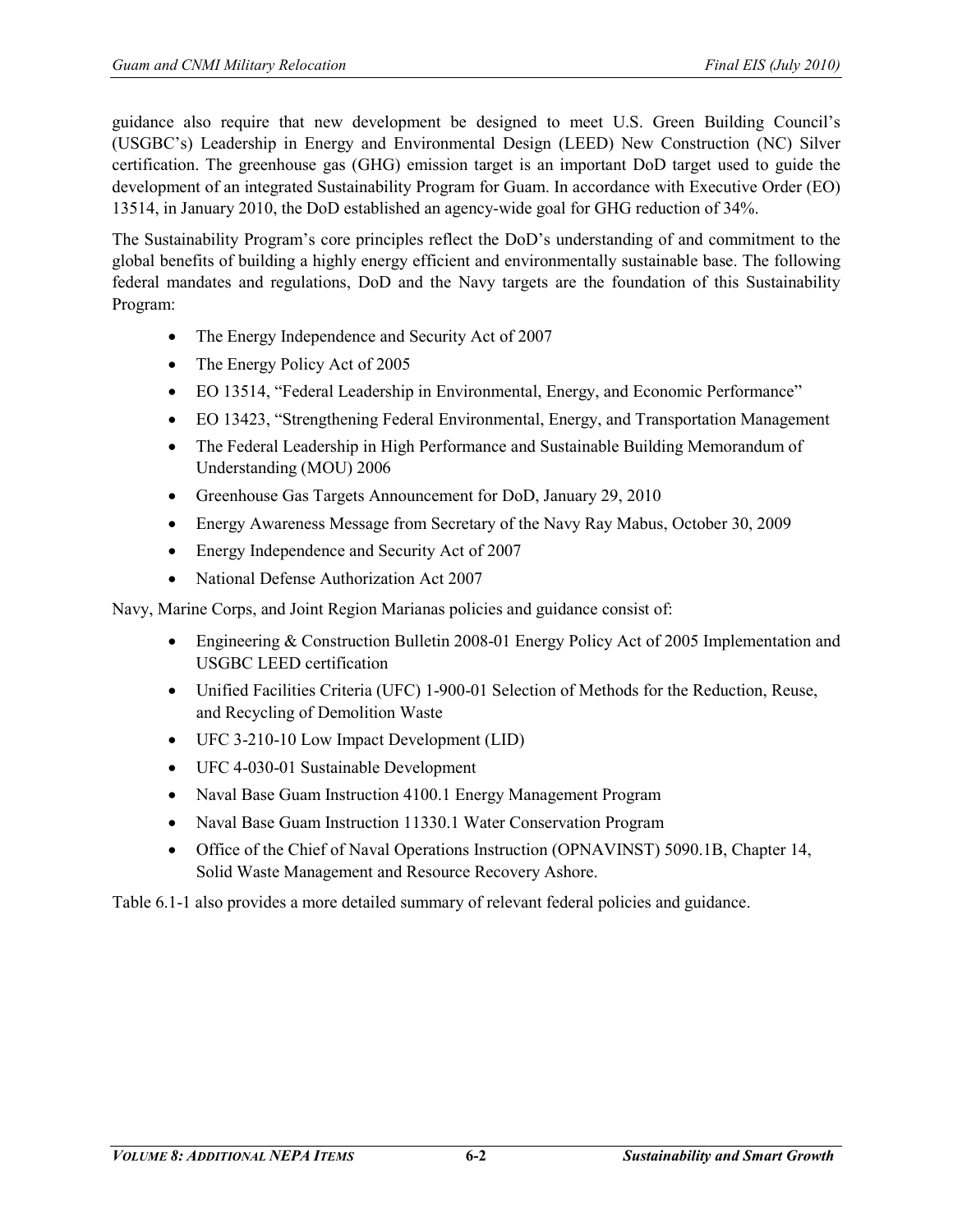| Component            | Energy Policy Act of<br>2005                                                                                                                                                                                                                                                                                                                          | EO 13423                                                                                                                                               | EO 13514                                                                                                                                                                                    | Federal Sustainable<br>Performance MOU                                                                                                                        | Department of Energy 10<br>CFR                                                                                |
|----------------------|-------------------------------------------------------------------------------------------------------------------------------------------------------------------------------------------------------------------------------------------------------------------------------------------------------------------------------------------------------|--------------------------------------------------------------------------------------------------------------------------------------------------------|---------------------------------------------------------------------------------------------------------------------------------------------------------------------------------------------|---------------------------------------------------------------------------------------------------------------------------------------------------------------|---------------------------------------------------------------------------------------------------------------|
| Water<br>Efficiency  | Apply water<br>conservation<br>technologies                                                                                                                                                                                                                                                                                                           | $16\%$ water use<br>reduction by 2015 on<br>existing Navy basis,<br>making conserved<br>water available for<br>future uses as "excess"<br>water supply | Improve water use<br>efficiency and<br>management:<br>$\bullet$ 26% reduction in<br>personal water<br>consumption<br>• 20% reduction in<br>industrial/<br>agricultural water<br>consumption | 20% less potable water<br>$\bullet$<br>than U.S. Environmental<br>Protection Agency<br>(USEPA)-1992<br>Water efficient landscape<br>and irrigation strategies | <b>NA</b>                                                                                                     |
| Renewable<br>Energy  | • $7.5\%$ renewable by<br>2013                                                                                                                                                                                                                                                                                                                        | 50% renewable<br>$\bullet$<br>energy is from new<br>renewable sources<br>Install renewable<br>energy sources on<br>agency                              | 30% reduction of<br>petroleum in fleet<br>vehicles (non-<br>combat vehicles)                                                                                                                | NA                                                                                                                                                            | <b>NA</b>                                                                                                     |
| Energy<br>Efficiency | • Energy Star/Federal<br><b>Energy Management</b><br>Program-<br>recommended<br>products required<br>• 30% less energy<br>consumption than<br>American Society of<br>Heating, Refrigeration<br>and Air Conditioning<br>Engineers (ASHRAE)<br>Standard 90.1-2004<br>baseline<br>• Sustainability applied<br>to site, design, and<br>under construction | $\bullet$ 30% by the end of<br>2015 compared to<br><b>ASHRAE 90.1-</b><br>2004 baseline<br>• Earn Energy Star 7<br>targets                             | • Reducing energy<br>intensity in<br>buildings<br>• Increasing use of<br>renewable energy<br>• Reducing use of<br>fossil fuels                                                              | <b>NA</b>                                                                                                                                                     | Meet Energy Star 7<br>targets<br>Reduce energy by 30%<br>compared to ASHRAE<br>90.1-2004 baseline<br>building |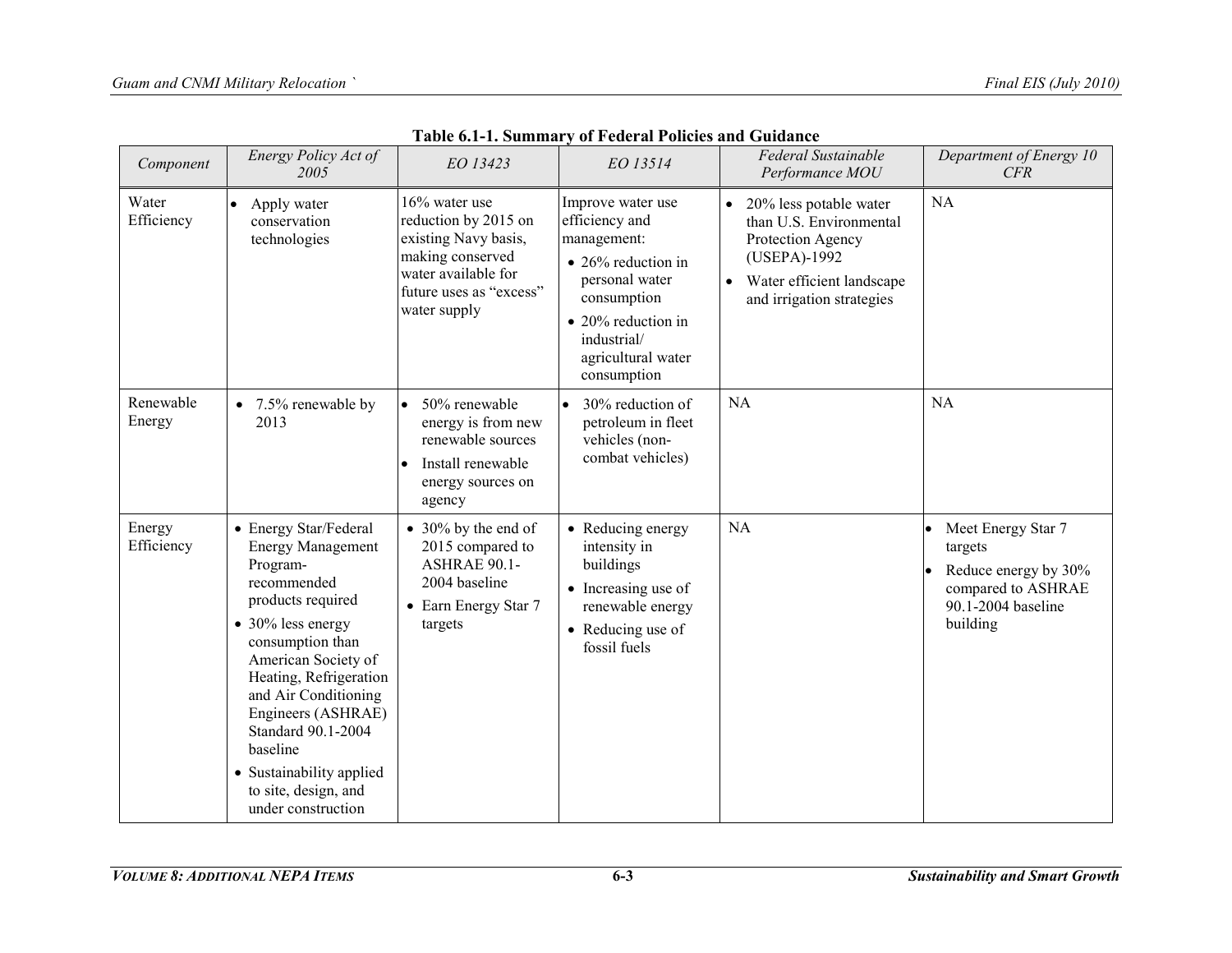| Component                     | Energy Policy Act of<br>2005 | EO 13423                                                                                                                                                                      | EO 13514                                                                                                                                                     | Federal Sustainable<br>Performance MOU                                                                                                                                                                    | Department of Energy 10<br>CFR |
|-------------------------------|------------------------------|-------------------------------------------------------------------------------------------------------------------------------------------------------------------------------|--------------------------------------------------------------------------------------------------------------------------------------------------------------|-----------------------------------------------------------------------------------------------------------------------------------------------------------------------------------------------------------|--------------------------------|
| Hydrochloro-<br>fluorocarbons | NA                           | NA.                                                                                                                                                                           | See Air Quality.                                                                                                                                             | <b>NA</b>                                                                                                                                                                                                 | <b>NA</b>                      |
| Air Quality                   | NA                           | <b>NA</b>                                                                                                                                                                     | • A 34% reduction of<br>greenhouse gas<br>emissions<br>• GHG reduction of<br>34%                                                                             | <b>ASHRAE</b> standards 55-<br>2004 and 62-2004<br>Moisture control<br>٠<br>preventing buildings<br>damage and mold<br>Use low-emitting<br>materials<br>Protect indoor air quality<br>during construction | <b>NA</b>                      |
| Solid Waste                   | <b>NA</b>                    | • Program project site<br>design to recycle or<br>salvage at least 50%<br>of construction and<br>demolition and land<br>clearing waste,<br>where local<br>opportunities exist | • Established goal of<br>diverting at least<br>50% percent of<br>construction and<br>demolition materials<br>and debris by the<br>end of fiscal year<br>2015 | Program project site<br>design to recycle or<br>salvage at least 50% of<br>construction and<br>demolition and land<br>clearing waste, where<br>local opportunities exist                                  | <b>NA</b>                      |

**Table 6.1-1. Summary of Federal Policies and Guidance**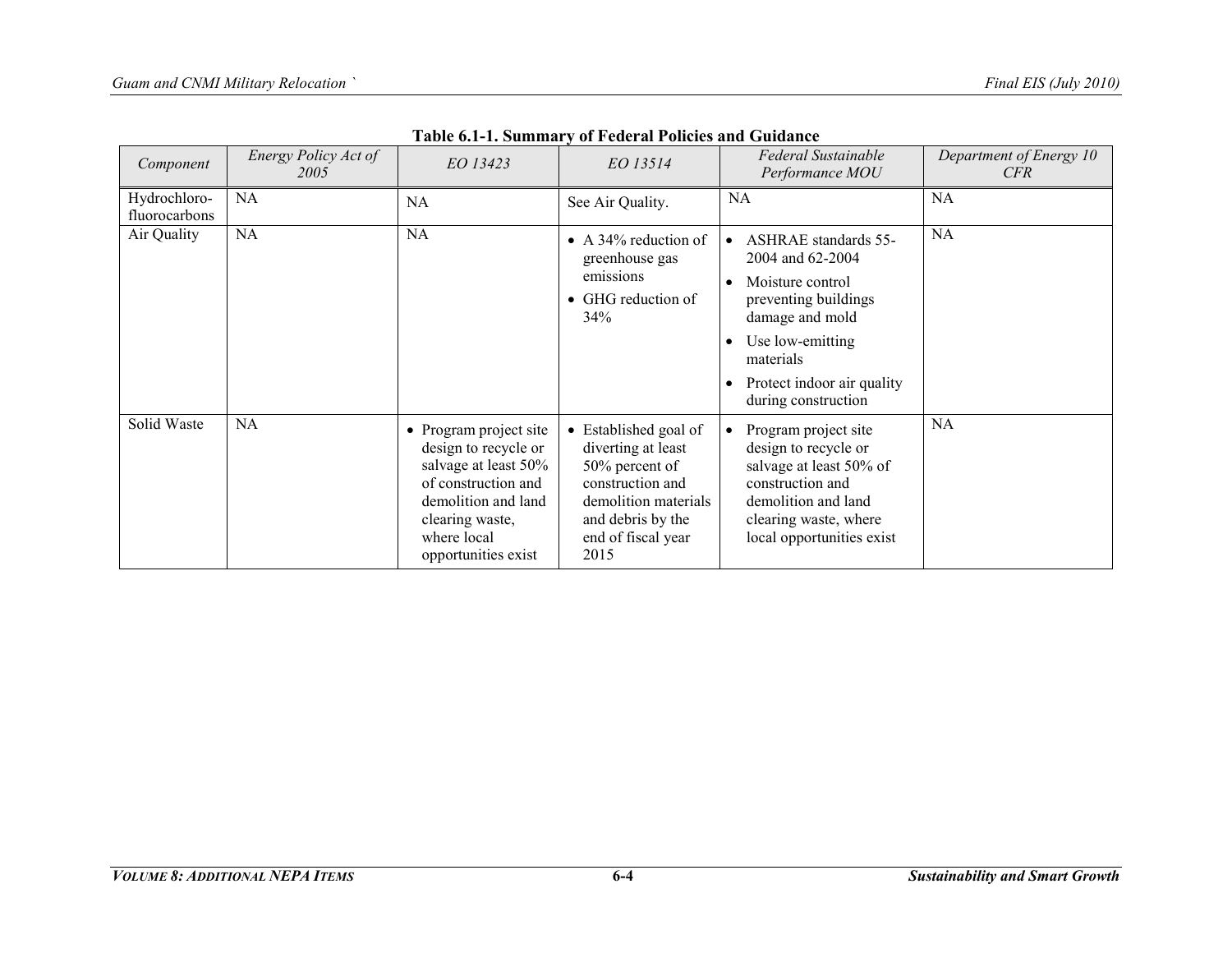## **6.1.3 Navy Energy Policy**

The Navy has already developed a five-year energy plan that can be used by Naval Facilities Engineering Command Marianas to attain compliance with the Navy's energy and sustainability goals. These goals are designed to ensure that new facilities (such as those associated with the proposed actions) comply with legal mandates including:

- *Energy Intensity*. Reduce energy usage by 3% annually or 30% by 2015 relative to 2003.
- *Renewable Energy*. Increase renewable electricity use to 7.5% of total energy by 2013.
- *Water*. Reduce water consumption 2% per year (16% by 2015) relative to 2007.
- *New Facility Design.* Design and construct all new facilities 30% more efficient than ASHRAE standard 90.1-2004.
- *New Facility Construction*. Construct new facilities to meet LEED Silver certification, as applicable.
- *Metering*. Install advanced electrical metering on all new construction.
- *Energy Efficient Products*. Purchase energy efficient (U.S. Environmental Protection Agency [USEPA] Energy Star, and Federal Energy Management Program) products.
- *Leases and Services Contracts*. Include energy and water program requirements in leases and services contracts.

## **6.2 IMPLEMENTATION STRATEGIES AND OBJECTIVES**

## **6.2.1 Master Planning and Design**

A significant consideration and component of the GJMMP is the integration of sustainability and smart growth guidance, policies, practices, designs, systems, and operations and maintenance. Project Planners have used the Sustainable Systems Integration Model<sup>TM</sup> (SSIM<sup>TM</sup>), a proprietary, whole systems planning, environmental, and economic evaluation tool, to assess and quantify the results of various potential sustainability and smart growth strategies.  $SSIM<sup>TM</sup>$  outputs are helping to guide master planning and design and would work to support LEED and LID efforts with quantifiable information.

The Sustainability Program builds on the master planning effort already underway and includes five primary tasks: 1) identify UFC that adversely impact sustainable efforts and propose alternative criteria; 2) implement SSIM<sup>TM</sup>; 3) integrate the USGBC's LEED – New Construction (NC); 4) integrate sustainability into the Guam Joint Military Master Plan (GJMMP); and 5) provide initial direction with regard to implementation and monitoring. The foundations of the Sustainability Program are the federal mandates and targets related to energy, water, transportation, green building/LEED and GHG emissions. Based on these foundations, the goal of the Sustainability Program is to define a program that delivers the highest level of environmental improvement to meet the federal mandates in the most cost-effective manner. All applicable credits in the five major categories (sustainable sites, water efficiency, energy and atmosphere, materials and resources and indoor environmental quality) that are not covered by federal mandates were carefully weighted and analyzed in the SSIM™ Pilot Study. This was done for each building type accordingly to ensure overall adherence to required LEED sustainability principles. The results and recommendations (which will be provided to all designers and appropriate Navy business lines) were described in the Sustainability Program E of the SSIM™ Pilot Study selected for the proposed action. This is based on several federal mandates including Executive Order 13423, which directs federal agencies to use USEPA's Comprehensive Procurement Guidelines.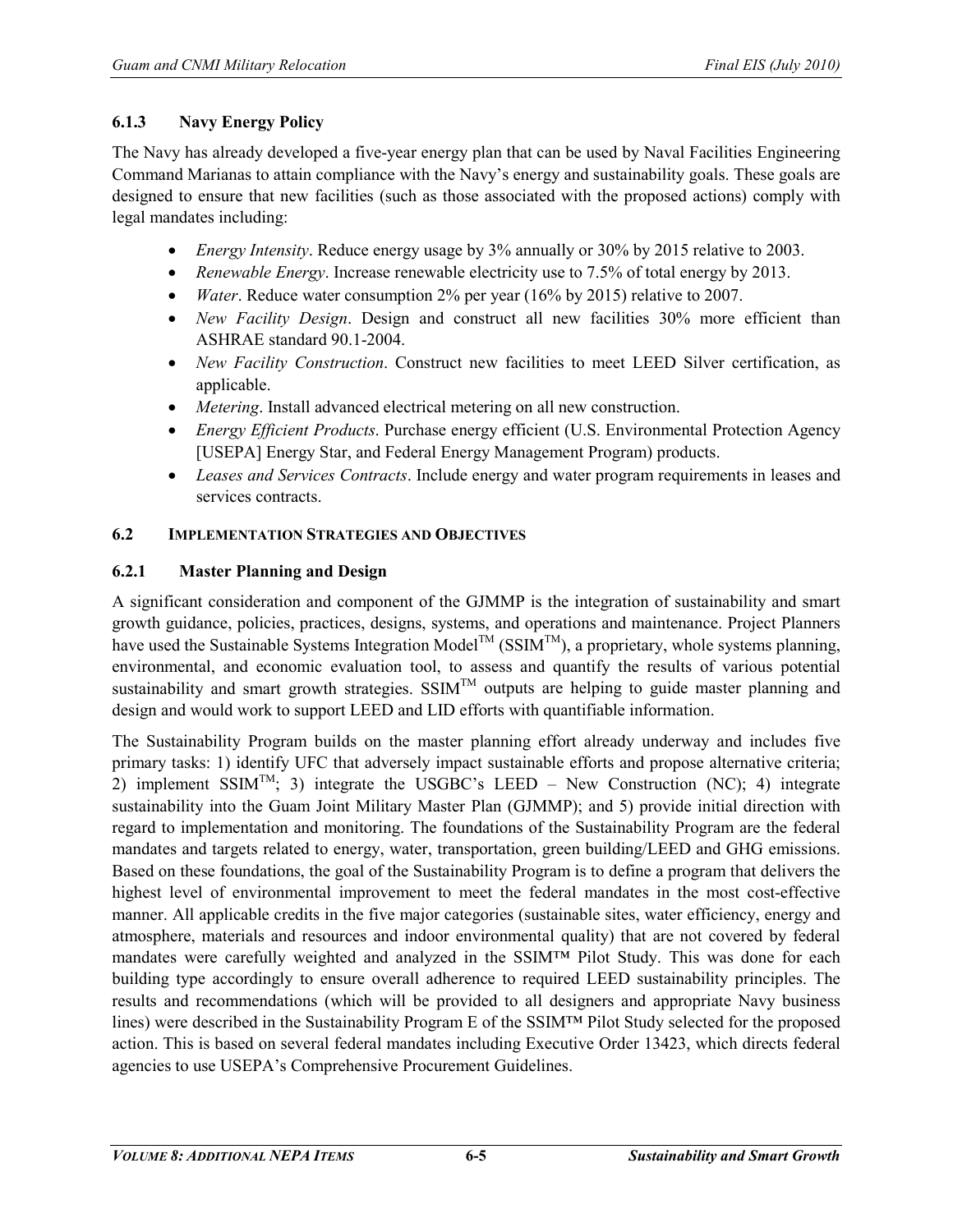In order to populate and assess outputs of the  $SSIM^{TM}$ , master planning smart growth and sustainability workshops were conducted on Guam and Hawaii in 2009 and 2010. Stakeholders participating to date have included federal representatives from the Government of Guam, Guam Environmental Protection Agency (GEPA), USEPA, Navy, Marine Corps, and U.S. Fish and Wildlife Service. Government of Guam agencies represented included GEPA, Department of Land Management, and Bureau of Statistics and Planning. In addition, several consultants and the Guam Contractors Association provided additional expertise and local knowledge. Representatives from USEPA helped organize and facilitate the first two planning sessions and stakeholder meetings in Guam.

Participants identified specific elements to be included in the concept sustainability effort for the proposed actions with a primary focus on the proposed Main Cantonment area. Sustainability strategies for each primary system – water, energy (building, district, renewable and public realm), green building/LEED, transportation, and ecosystem services – were adjusted to achieve the maximum environmental benefit in the most cost-effective manner.

## **6.2.2 Application of LEED Tools**

The USGBC's LEED program is a tool to measure performance on various sustainability outcomes and to assist with meeting legal mandates outlined above. The Marine Corps is required to pursue a LEED Silver rating for all applicable new facilities on Guam. Silver certification is gained by achieving a certain number of credits under the LEED rating system. Although the minimum goal is to achieve Silver certification for all qualified buildings, designers will be encouraged to elevate it to Gold and/or even to Platinum certification if reasonably and financially feasible. For the Main Cantonment, the Marine Corps and master planners are reviewing increased density of structures, mixed use building designs and service areas, facilities to increase walking, bicycle use, mass transit, and a reduction of accommodations for vehicles. Such actions work toward developing LEED – NC Campuses. Whereas LEED – NC is submitted to the USGBC on a single building by building basis, a LEED – NC Campus allows for the grouping of several facilities into a "campus" for submittal. LEED Silver credits are awarded if more than 50% of non-hazardous construction and demolition debris is recycled or salvaged, and additional credit is given if 75% recycling rates are achieved. The master planners are working with the various DoD entities to apply LEED standards to their respective facilities and operations.

LEED – NC would be applied to individual buildings of the Guam development. LEED credits would be sought for energy efficiency, water use reduction, smart design of the facility and its location, improved indoor air quality, commissioning of the mechanical systems and efficiencies in operation and maintenance.

## **6.3 RESULTS**

## **6.3.1 Summary**

By applying the Sustainability Program that meets the federal mandates, the baseline program achieves the following improvements:

- A target of 34% reduction in GHG emissions or 61,350 tons (55, 660 metric tons) of carbon dioxide equivalent/year (equivalent of approximately 10,000 cars driven for a year).
- A reduction in power consumption by 30% or nearly 58 gigawatt hours/year (equivalent of powering 1,400 homes on Guam for a year).
- A reduction in water use by 26% or 170 million gallons (640 million liters)/day (equivalent of 286 Olympic swimming pools/year).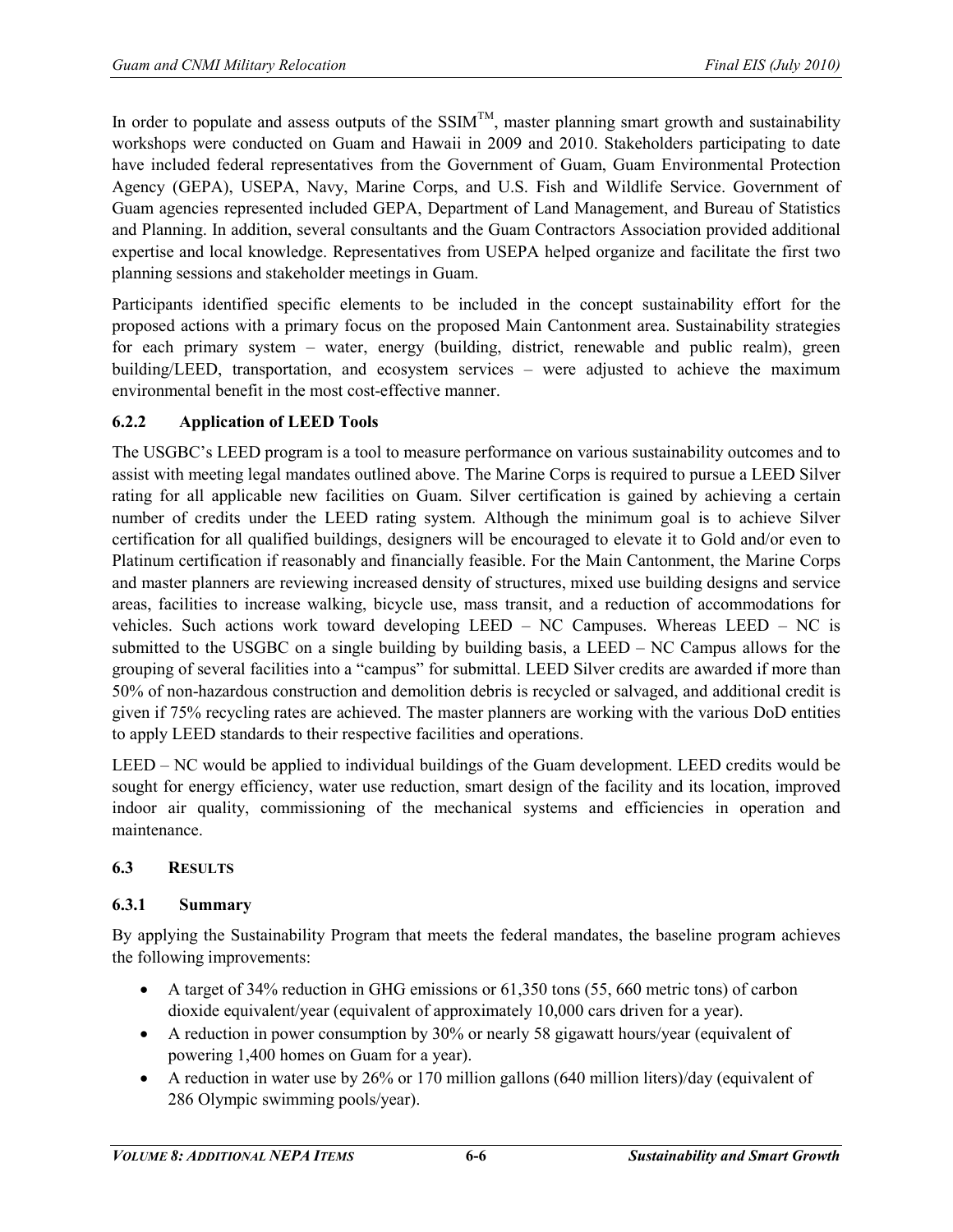- A reduction of petroleum use by 30% in fleet vehicles or approximately 1.9 million gallons (7.2) million liters) of gasoline/year.
- A reduction of nearly 7.6% of vehicle miles traveled (VMT), or approximately 6 million miles (9.7 million kilometers) of driving per year.

### **6.3.2 Sustainable Systems**

#### 6.3.2.1 Water

The goal of the SSIM<sup>TM</sup> water model for the GJMMP is to optimize the water demand estimate and conservation strategies to produce the highest performance in the most cost-effective manner. By modeling various water conservation strategies, overall potable and non-potable water usage can be determined in order to meet the federal mandates. LID has been incorporated into the water modeling process. Refer to Appendix N for more information related to the Comprehensive Drainage and LID Implementation Study.

By building a "bottom up" whole systems water balance model, water conservation measures have been incorporated into the GJMMP Sustainability Program. This includes measures such as use of low flow fixtures, interior reuse of harvested rainwater and air conditioning condensate, LID, and no irrigation. Combined in an integrated manner on the site, the water program achieves a 26% reduction from the standard to meet the federal mandate.

Example water use reduction measures include:

- *Water Conservation*. Identify and specify appropriate conservation fixtures and devices.
- *Irrigation*. Eliminate use of irrigation systems and water use for landscaping. Meet water use reduction requirements as codified in the Energy Policy Act of 2005 or the Energy Independence and Security Act of 2007.
- *Grey Water Use*. Evaluate options for use of grey water toilet flushing. Incorporate rainwater harvesting, storage and distribution.
- *Stormwater Quality, Quantity, Infiltration and Groundwater Recharge*. Design the base storm drainage system in compliance with LID UFC criteria and other modern storm water management features. Prepare a LID manual for the program to reduce water use by 26%.

## 6.3.2.2 Energy

Energy analysis and dynamic thermal modeling of representative building types has been conducted to assess the energy performance of the buildings to be constructed as part of the GJMMP Sustainability Program. A total of 2 typical residential building types and 12 typical non-residential building types were analyzed as part of the study. For each building type, an assessment was made of the different combinations of passive and active energy conservation measures that could be applied to the buildings in order to determine which could best help conserve energy. The Sustainability Program and SSIMe (or SSIM<sup>™</sup> Energy) building energy studies provide compliance guidance.

The federal targets related to energy, including a 30% reduction of energy use and the requirement that 7.5% of energy used be from renewable sources, are achievable in a cost-effective manner for the GJMMP. Each of the 14 modeled building types has been optimized to meet and or exceed the energy goals put forth in the mandates as defined by the EO. The combination of street, parking lot, and pedestrian trail lighting measures identify significant opportunities for energy savings. This, along with other energy-saving techniques provides for an overall energy reduction of approximately 40% basewide.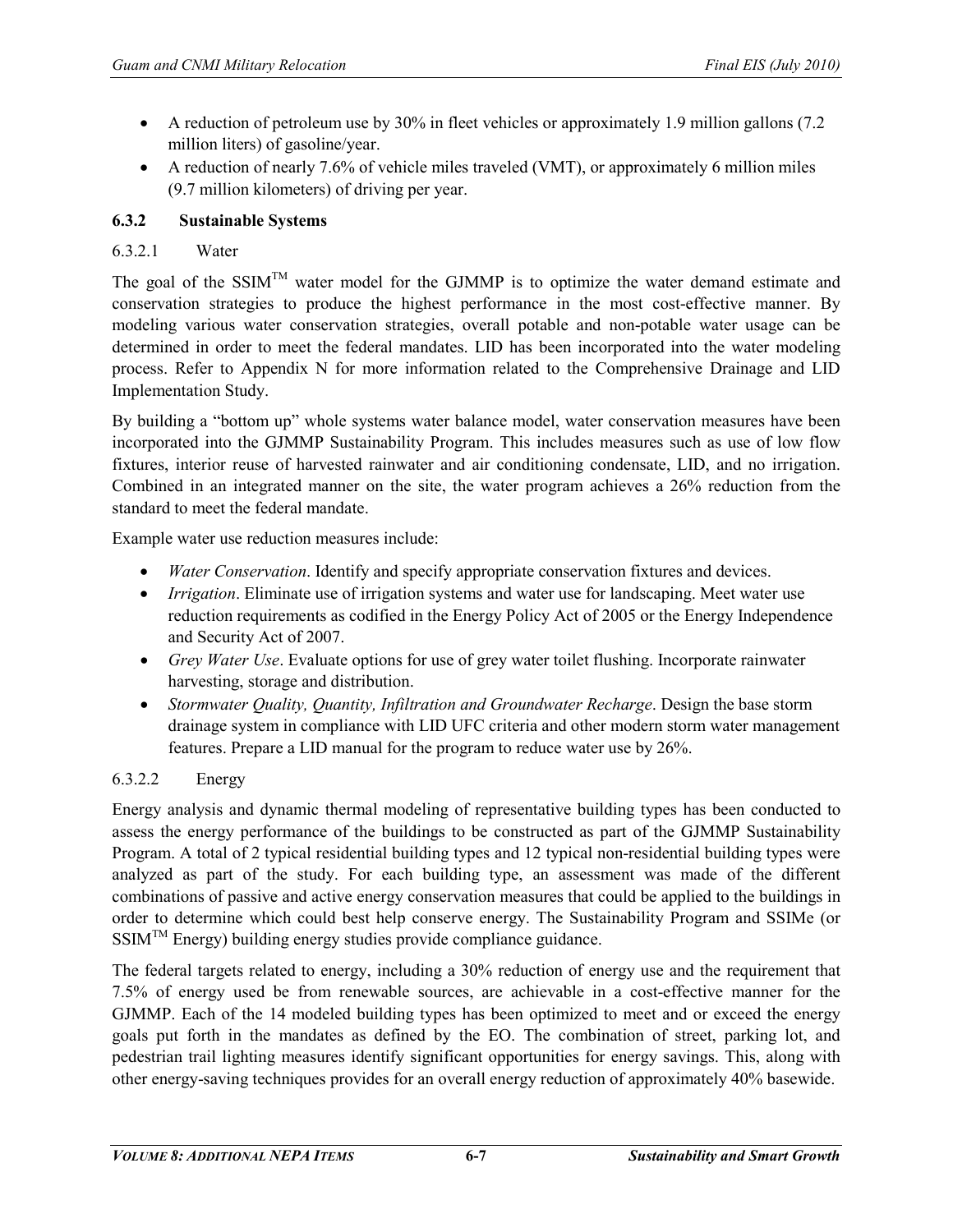Example energy use reduction measures include:

- *Minimizing Energy Demand*. As codified under recent laws, reduce demand for energy by 30% by 2015, eliminate use of fossil fuels by 2050, and generate 5% of hot water needs from solar sources.
- Identify and evaluate systems and elements that would minimize energy demand, meter all new buildings to monitor energy use, and use Energy Star fixtures.
- *Onsite Energy Generation*. Evaluate options such as photovoltaic, solar water systems, renewable sources and district heating and cooling.
- Reduce the heat island effect through the use of shading and light colors.

#### **6.3.3 Green Building / LEED (ND)**

The USGBC's LEED program has a number of components applicable to the proposed actions, including: LEED Building Design and Construction Version 3.0 (2009), which is designed for new non-residential construction; LEED Silver, which is currently a federal mandate; and LEED Home, which is a program designed for new residential construction. LEED Neighborhood Development (ND), which is a program that is not required but voluntary and designed for neighborhoods or communities, was also considered.

The Guam smart growth planning sessions that were held on Guam in 2009 identified the opportunity to consider LEED ND for the family housing and bachelor enlisted quarters areas of the Main Cantonment. After review and analysis, neither area meets the pre-requisites of LEED ND. Therefore neither qualifies for the voluntary program. However, there are still a number of good planning and design principles that can be considered for the GJMMP. These strategies include: enhanced trail system, base-wide shuttle system, enhanced green/open space, strategic connectivity, and onsite tree preservation.

All scenarios proposed as part of the LEED analysis are designed to meet the overarching federal requirements (of a 30% improvement over ASHRAE) while achieving the LEED Silver certification.

#### **6.3.4 Transportation**

Federal Leadership in Environmental, Energy, and Economic Performance (EO 13514) requires a 30% reduction of petroleum in fleet vehicles (non-combat vehicles) and a reduction of greenhouse gas emissions. Following EO 13514, guidance was provided by the DoD to target a 34% reduction of GHG emissions. Because vehicle associated travel, or VMT, is a significant contributor of GHG emissions, the GJMMP Sustainability Program addresses reduction of VMT and incorporates a sustainable mobility program.

Based on the goals and strategies identified in EO 13514, the following transportation goals were developed for the GJMMP Sustainability Program:

- Meet or exceed the mandates described in EO 13514.
- Reduce VMT.
- Develop a transportation system that complements the land use plan.
- Develop intuitive, user-friendly programs that fit well with the travel patterns, needs, and the environment on Guam.

The GJMMP sustainability transportation program provides feasible and implementable solutions to reduce VMT, number of vehicle trips and gallons of gasoline associated with fleet vehicles. Overall the program results meet the federal mandates, saving approximately 1.9 million gallons of gasoline a year and reducing VMT by approximately 7.6%. Example transportation efficiency measures include: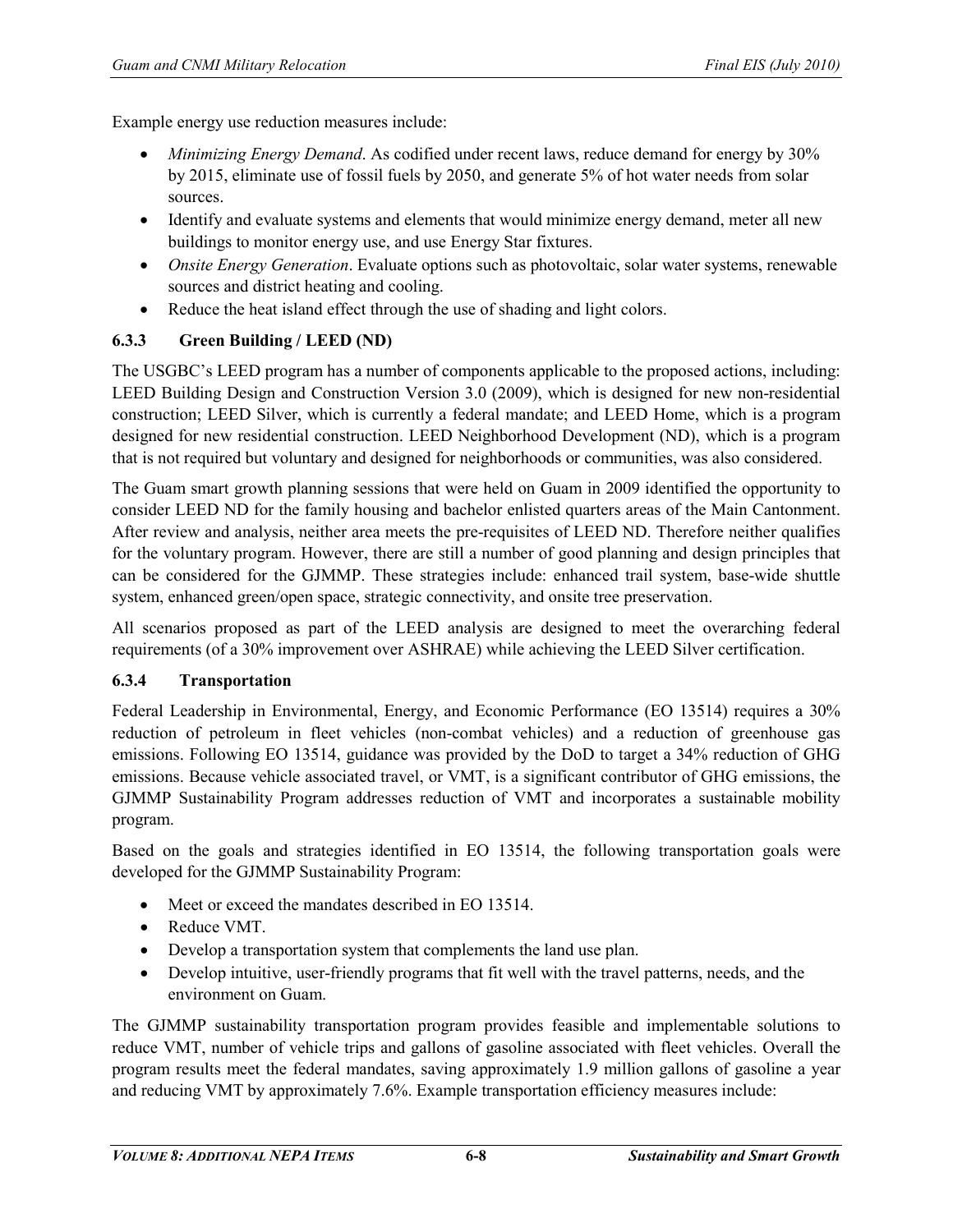- *Bicycle and Pedestrian Oriented Site Planning*. Design the site to facilitate and encourage nonmotorized vehicle traffic.
- *Reduction of Petroleum in Fleet Vehicles (Non-Combat)*. Use of 30% electric and 30% hybrid non-combat vehicles (or 60% hybrid/electric vehicles).
- *Internal Shuttle.* Include a clean fuel shuttle system for the site, addressing location and time based transportation requirements.
- *Integrate On-Site Transportation with Off-Site Transportation*. Design on site transportation to conveniently connect with offsite high-capacity (non-individual motor vehicle) systems such as an off-site shuttle. Create denser neighborhoods within walking distance to service and work facilities.
- *Car Share Program*. Establish a private car share program to reduce car ownership.

#### **6.3.5 Waste Management**

Example waste management measures include:

- Establish an Integrated Waste Management Program to include all sites.
- Recycle 50% of construction waste and reuse building materials.
- Expand the existing Navy and Air Force Recycling Programs to include the new sites, to be coordinated with Government of Guam.
- Purchase materials with various percentages of recycled content.

#### **6.3.6 Ecosystem Services**

Ecosystem services are the benefits people obtain from the natural environment (or ecosystems) around them. This includes benefits from natural assets (soil, air, water, flora and fauna) and the economic and social values inherent in these services, as well as the opportunities that can arise from considering these services more fully in master planning contexts.

#### 6.3.6.1 Habitat-Friendly Design Strategies

Following are a number of recommended strategies related to habitat-friendly design for incorporation into the GJMMP:

- Enhance greenways for watershed protection, wildfire control, and restoration of habitat.
- Integrate community fruit gardens with reforesting areas or "plots" to improve habitat.
- Provide links with ecological corridors between open space areas. In addition, provide recreation opportunities, pedestrian and bicycle corridors and improved connectivity of the open space network. Green links help to reduce urban heat island effects (temperature rise from paved areas), improve microclimate, and provide opportunities for carbon sequestration (the storage of carbon dioxide in a solid material through biological or physical processes).
- Integrate stormwater drainage networks to create a natural system for the conveyance, storage and infiltration of stormwater, reducing the need for hard infrastructure (impervious paving).
- Provide a comprehensive sustainable trails system throughout the base.
- Use native or adapted plants in landscaping designs.
- In coordination with the development of a base biosecurity plan, ensure an existing high-quality habitat.
- Where feasible, transplant existing vegetation that may be disturbed due to construction activities.
- Provide habitat-friendly guidelines to homeowners to create backyard habitat for birds.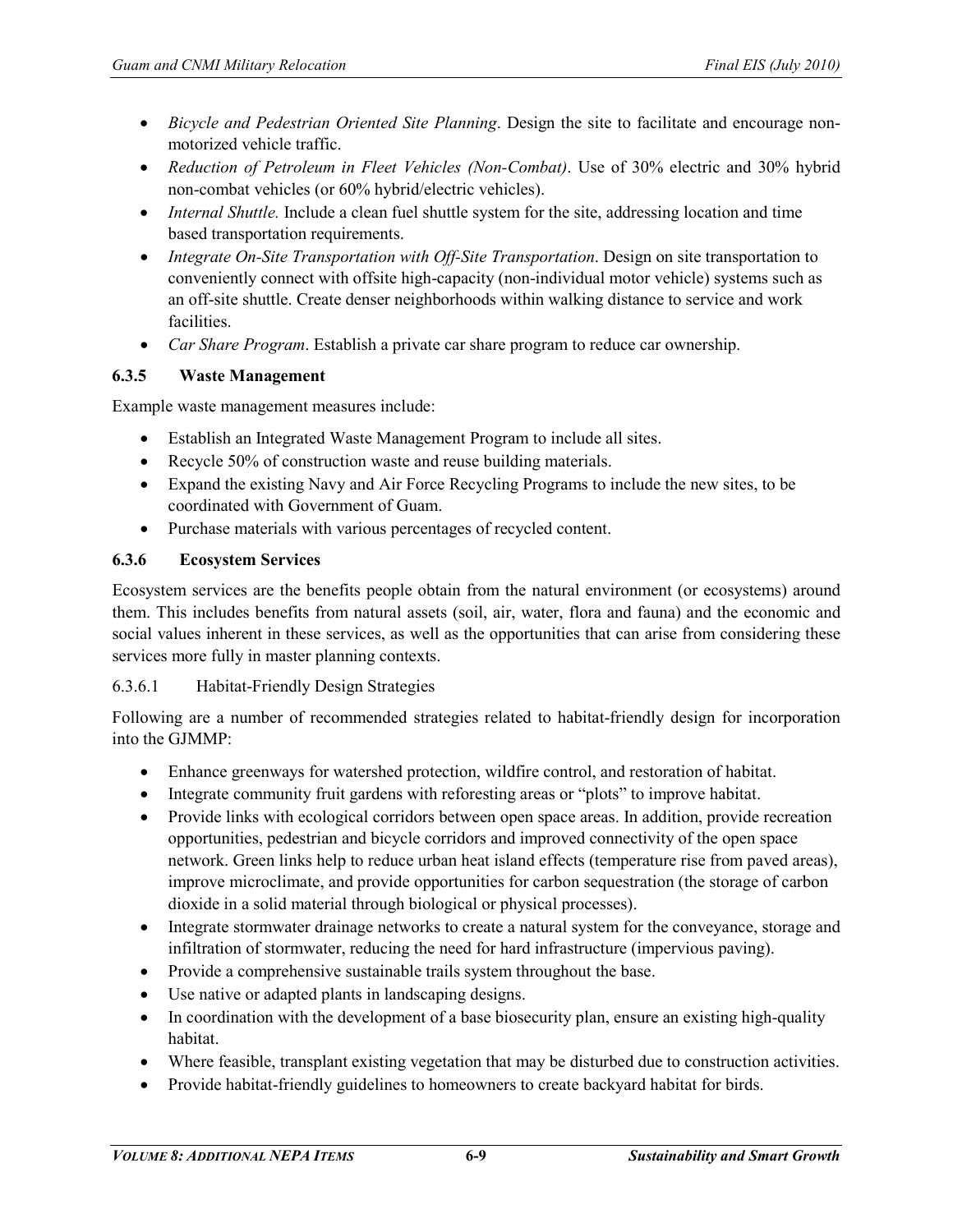• Coordinate with University of Guam Agriculture Cooperative Extension Service to provide educational opportunities to homeowners on habitat-friendly planting guidelines and biosecurity.

Because of the impact on existing habitat, the Sustainability Program recommends the GJMMP incorporate habitat-friendly design strategies as noted above to minimize impacts on existing resources.

#### 6.3.6.2 Carbon Sequestration

Carbon sequestration (the storage of carbon dioxide in a solid material through biological or physical processes) is an increasingly important consideration in GHG inventories. A project wide landscape strategy with maximized carbon sequestration effect is often one of the most cost-effective ways in helping to offset greenhouse gas emissions. EO 13514 specified the need to pursue "...opportunities with vendors and contractors to address and incorporate incentives to reduce greenhouse gas emissions..." Therefore, it is important to incorporate a carbon sequestration strategy into development of the Installation Appearance Plan and other planning documentation. Approximately 816 tons (740 metric tons) of carbon dioxide equivalent per year would be sequestered within the Main Cantonment. Example strategies include the following:

- Ensure that on-base landscape planting (existing and proposed) assists with reducing the total carbon footprint of the GJMMP through carbon sequestration calculations.
- Understand the impact of super typhoons on the survival of trees by incorporating a viable clustered tree concept. Such urban forest cover in the developed environment provides additional environmental benefits by reducing ozone and other air quality problems, reducing the "urban heat island effect", reducing building energy use through shading, and providing habitat for wildlife.
- The following planting types are noted below with relative strategy:
	- o *Park Landscape*. Utilize native/adapted trees planted in clusters (for typhoon protection); provide shade and amenity to the surrounding communities.
	- o *Streetscape*. Trees planted along streets, in the median, and parkway areas should include species that have higher carbon sequestration values while meeting the base appearance objectives.
	- o *Residential Landscape*. The front yards and back yards of the family housing area present opportunities to reduce building energy use through shading as well as capture the carbon sequestration benefit.
	- o *Open Space*. The open space areas on base should focus on improving disturbed site conditions, selecting more native species with high carbon sequestration rates, minimizing the amount of maintenance related emissions, and designing the reforestation plan to maximize long-term survival of trees.
	- o *Preserved Area*. Most of the 800 acres (320 hectares) of preserved limestone forest should remain intact and proper long-term forestry management practices should continue as the primary measure to help to increase the potential for carbon sequestration.

#### 6.3.6.3 Community Agriculture/Local Food Production

The Sustainability Program for the GJMMP has identified a practical and expandable local food production program for the proposed base to:

- Foster a "good neighbor" policy with local farmers.
- Provide opportunities for the on-base military community to interact with the University of Guam and the local community.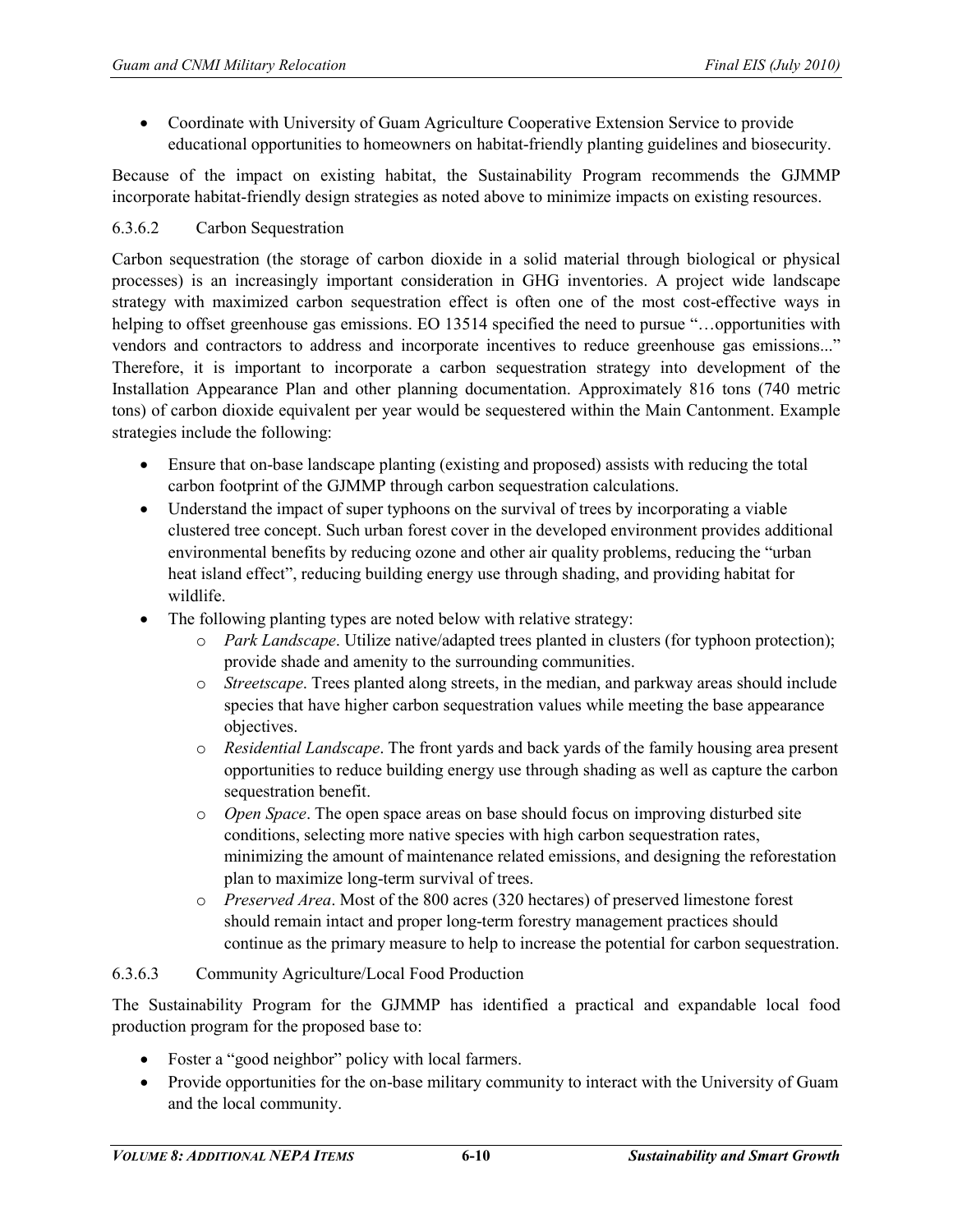- Grow local fruit on site in neighborhood fruit gardens (on a small scale) for use, education, carbon sequestration (reduction of overall GHG emissions), and to enhance habitat areas.
- Earn additional LEED NC points through innovation credits.

#### **6.3.7 Integration of Sustainability into Master Planning and Facilities Design**

As part of the GJMMP planning process, the Sustainability Program has focused on effective and implementable systems that can be strategic and tactical in order to meet all applicable federal mandates in the most cost-effective manner. Integration into master planning allows the Sustainability Program measures eventually to be incorporated into facilities design.